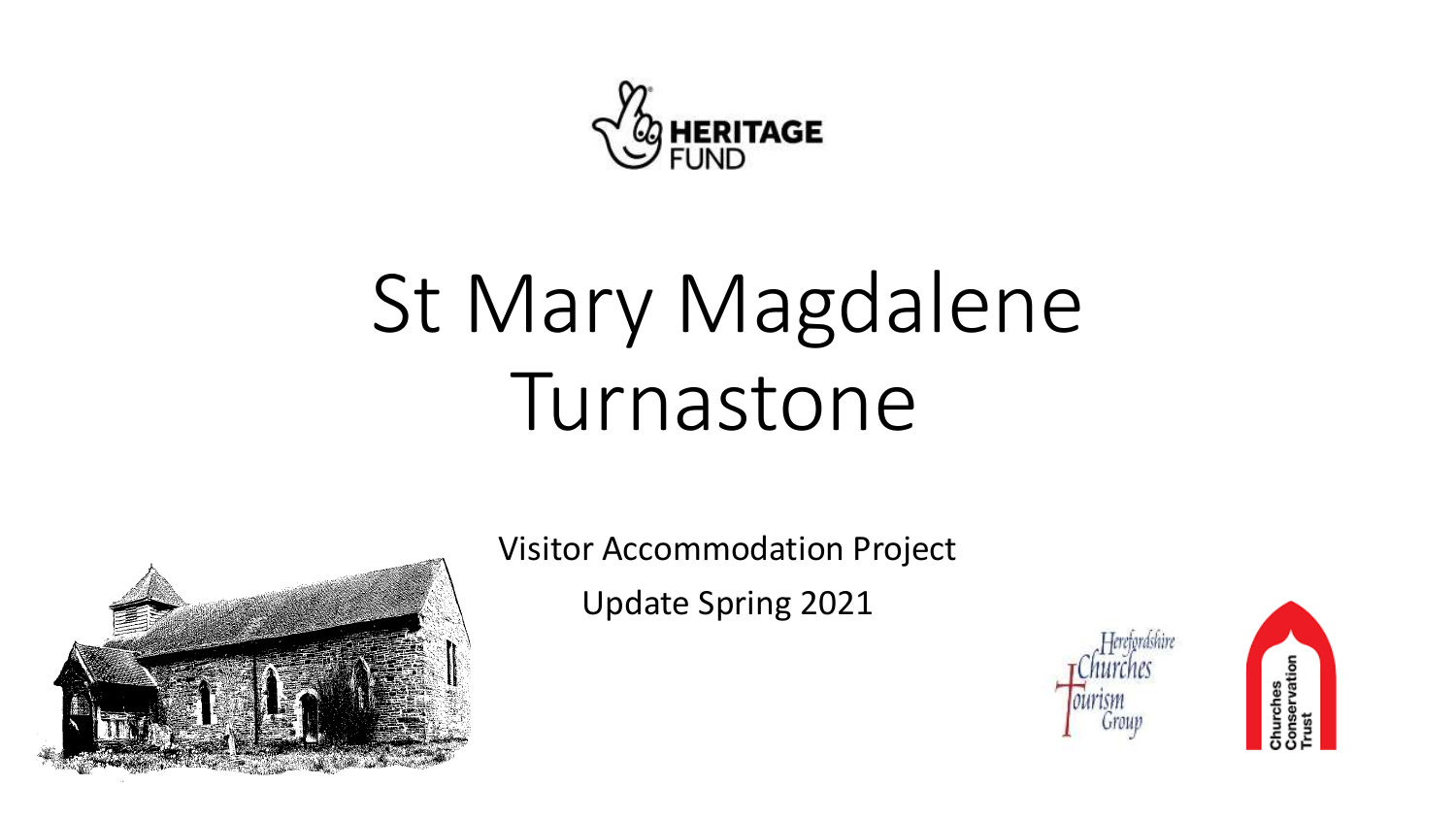## Background

- Herefordshire Churches Tourism Group, working in partnership with the Diocese of Hereford and the Churches Conservation Trust, secured funding from the National Heritage Lottery Fund Inspiring Ideas programme in 2019.
- The purpose of the programme is to fund innovative ideas and test new approaches for places of worship to help them to be more financially resilient and sustainable.
- Our project, Virtuous Circles, proposes to install a low-energy and reversible holiday accommodation unit in the nave at St. Mary's, Turnastone.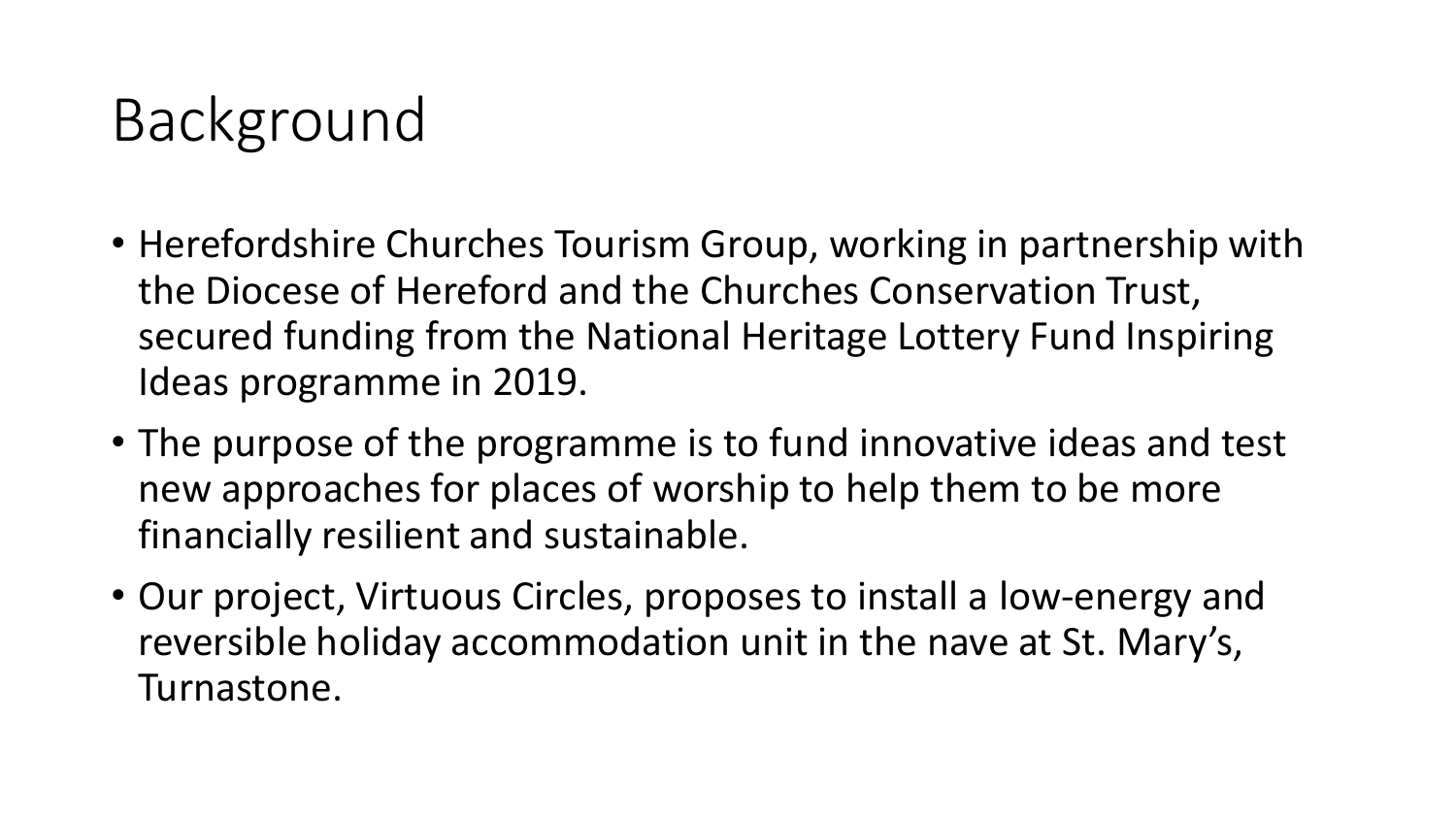

St Mary's is a Grade II\* Listed building dating back to the late 12<sup>th</sup>, early 13<sup>th</sup> Century.

Having fallen into a poor state of repair, it was restored in the late 19th century.

St Mary's is a beautiful but underused parish church, in the Golden Valley, Herefordshire, with only a handful of dwellings and mostly farm pasture land.

St Mary's is still open for regular, monthly worship.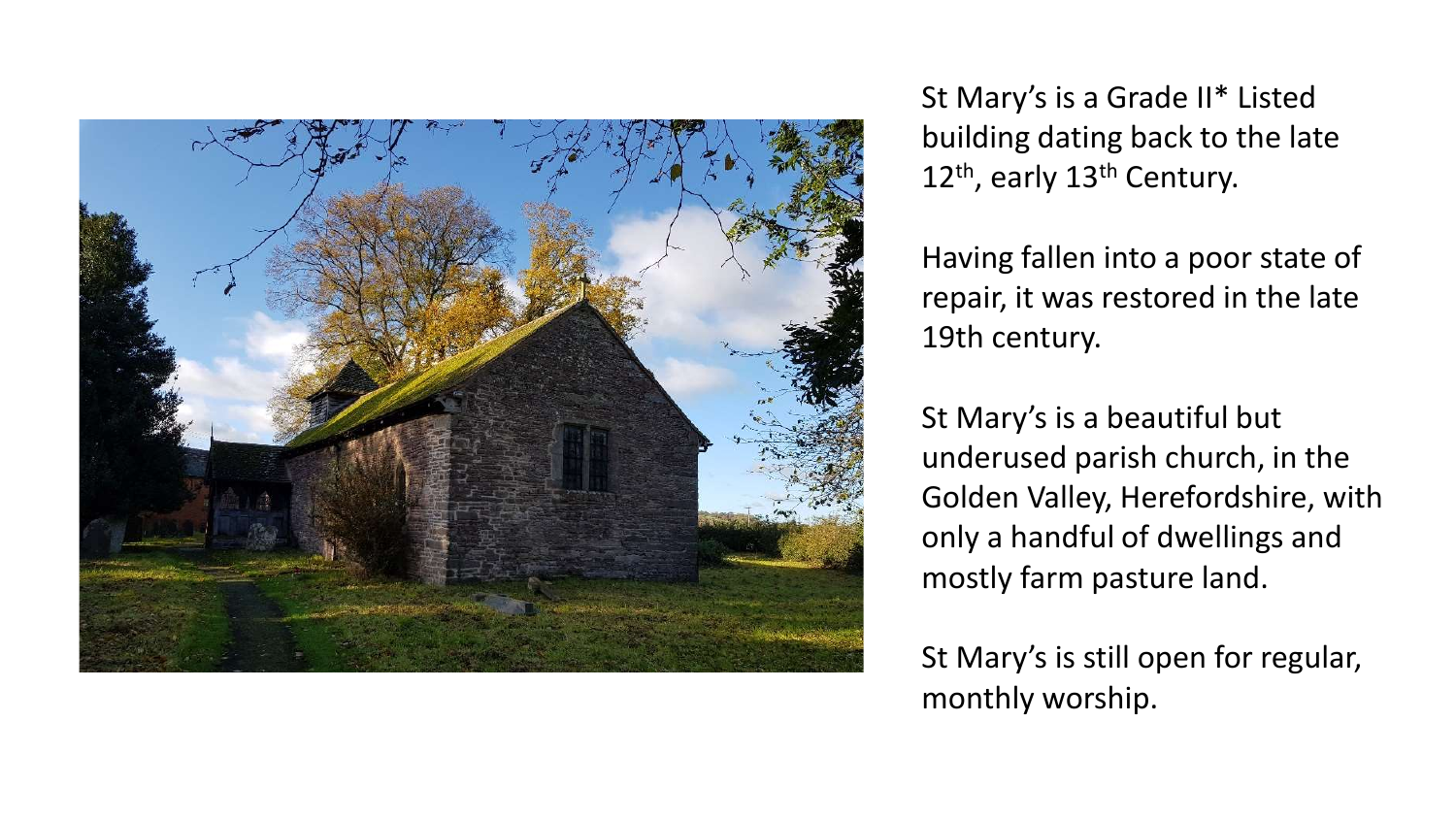#### Progress to Date

- The funding awarded in 2019 has enabled the project partners to work with Vowchurch and Turnastone PCC to appoint project management support and a professional design team.
- Connolly Wellingham Architects were appointed early in 2019 and have been working on a number of design iterations, to ensure what is proposed is in keeping with the important heritage at St Mary's and meets the aspirations of the PCC and congregation.
- Sam Hine, from Communities Can, was appointed as Project Manager in November 2019 and is helping to develop a project that will be achievable and viable and ultimately result in a successful, sustainable initiative for Turnastone and one that can be replicated elsewhere.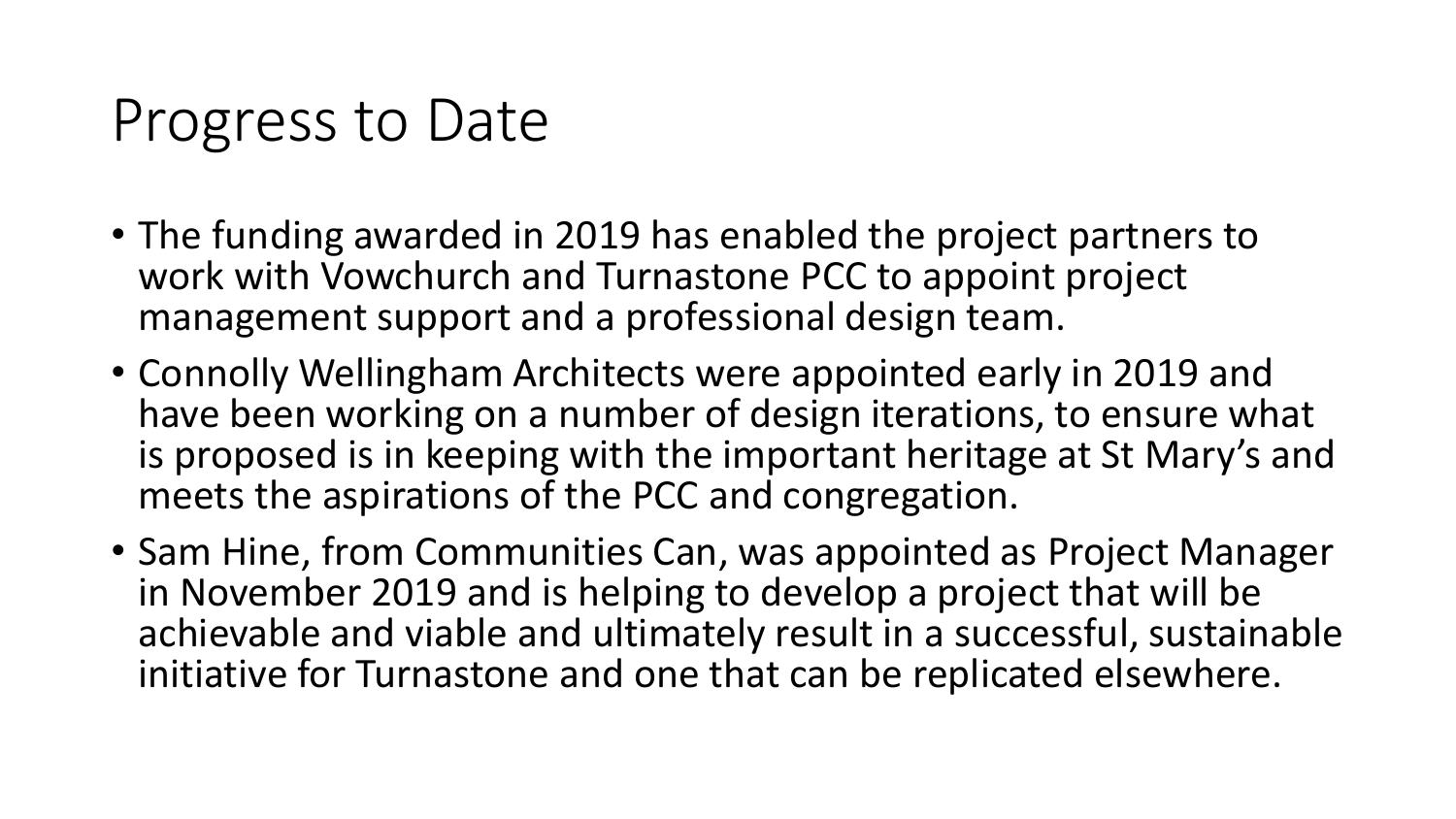#### Latest Plans



- 1. Entrance through south Porch
- 2. New door arrangement
- 3. Glazed door into accommodation
- 4. View retained through north window
- 5 and 6. Kitchen units
- 7. Dining area
- 8. Glazed sliding doors into Nave
- 9. Stairs to sleeping area
- 10. Secondary means of

escape

11. Toilet



12. Shower

Ground Floor Proposed Layout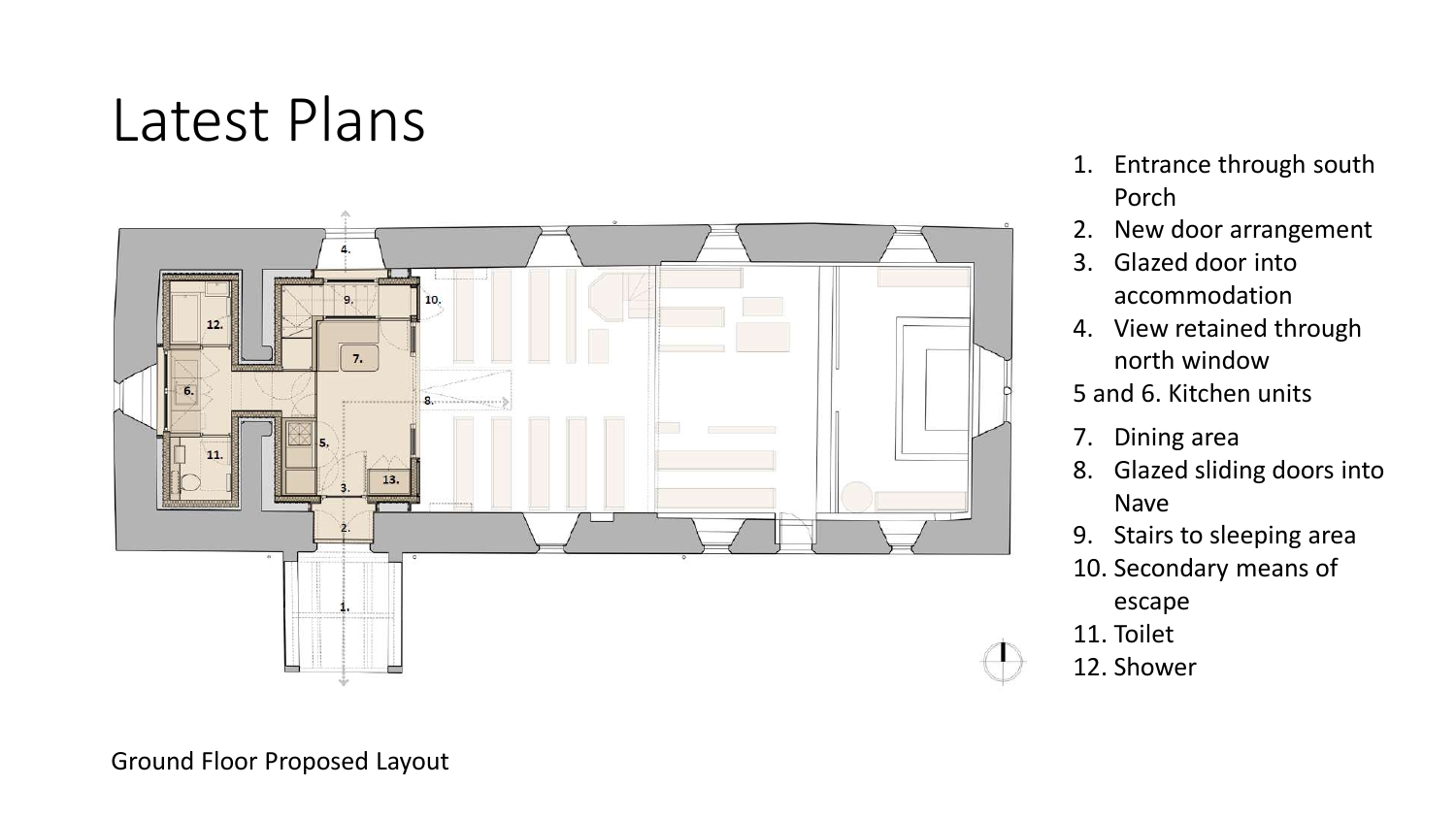#### Latest Plans



14. Stairs to sleeping area 15. Sleeping area 16. Snug space to include TV 17. Full height glazed panel overlooking Nave and Chancel 18. Service hatch

Upper Floor Proposed Layout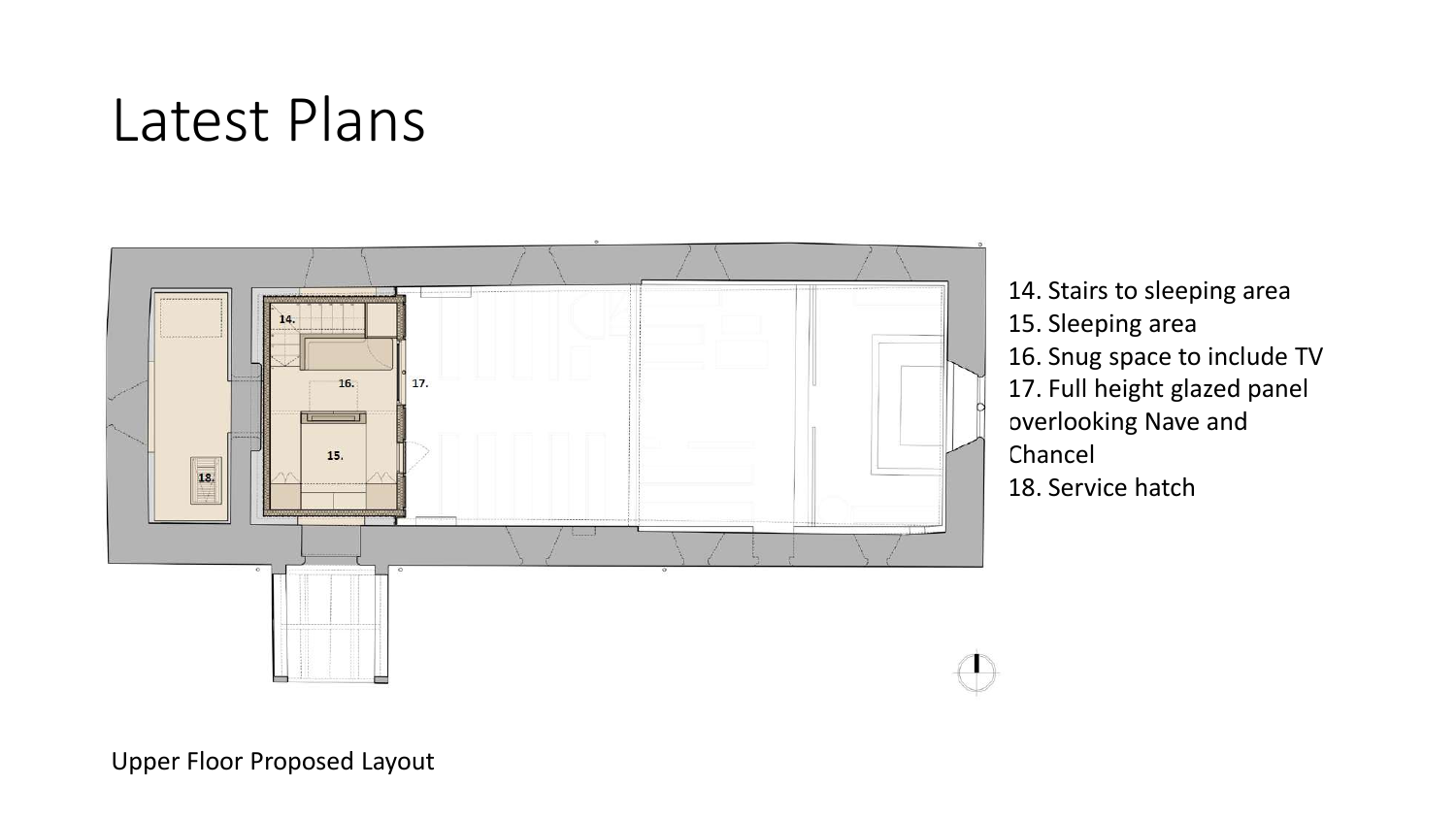#### Latest Plans



Cross section looking north - helps give a sense of scale and how the structure will sit within the building.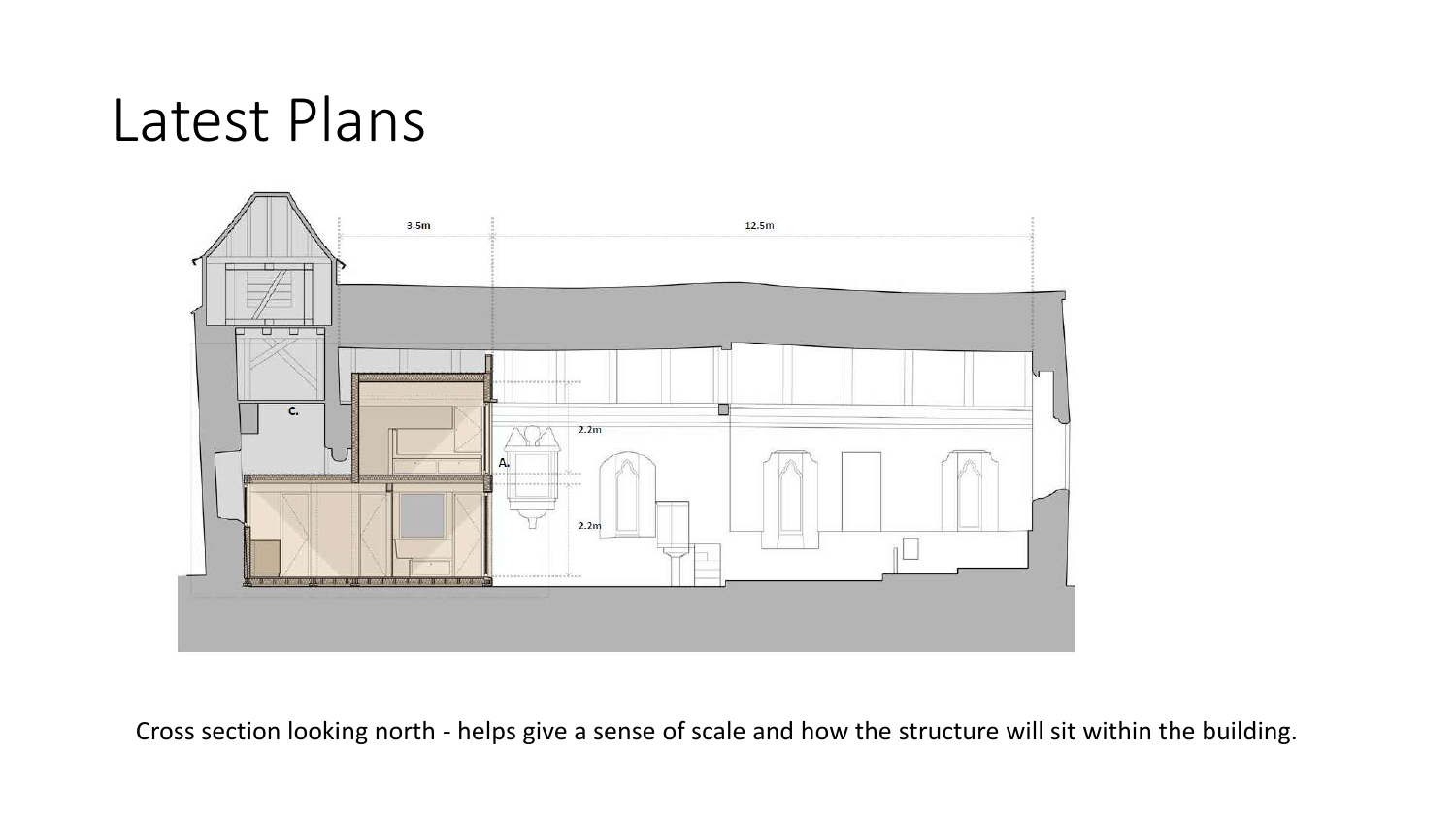



Schematics to demonstrate the look and feel of the space for visitors and the congregation.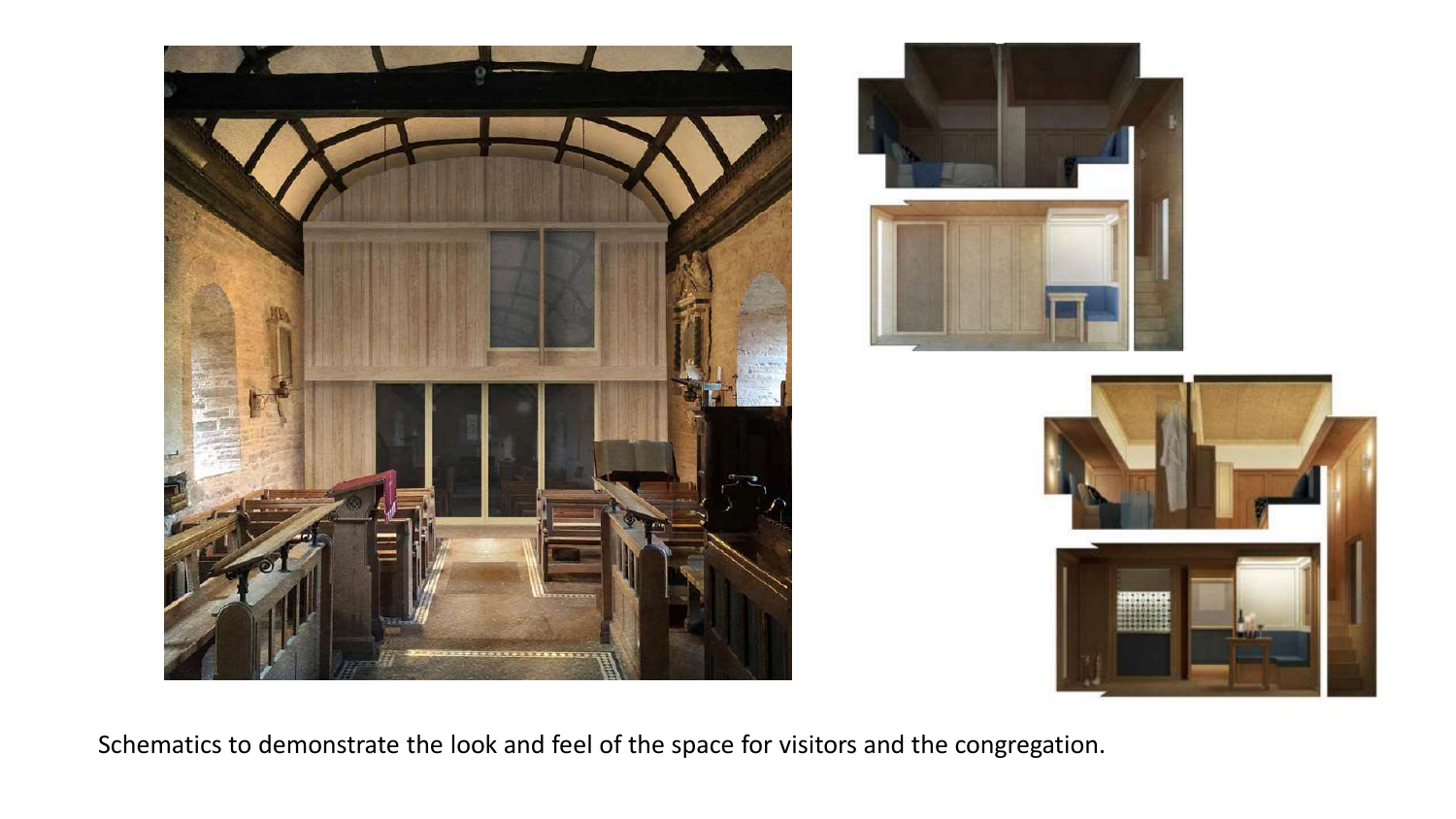## Progress to date

- At a special meeting of the Vowchurch and Turnastone PCC (Parochial Church Council) in July 2020 it was resolved that the project should proceed to detailed design, securing the necessary permissions and applying for capital funding to undertake the work.
- The Faculty application and planning application have now been submitted, March 2021.
- The Churches Conservation Trust is guiding and supporting the project, bringing their experience of Champing where visitors are already enjoying staying overnight in churches across the country.
- The Churches Conservation Trust will be taking on the bookings and management of the accommodation in the future, working in partnership with the PCC.